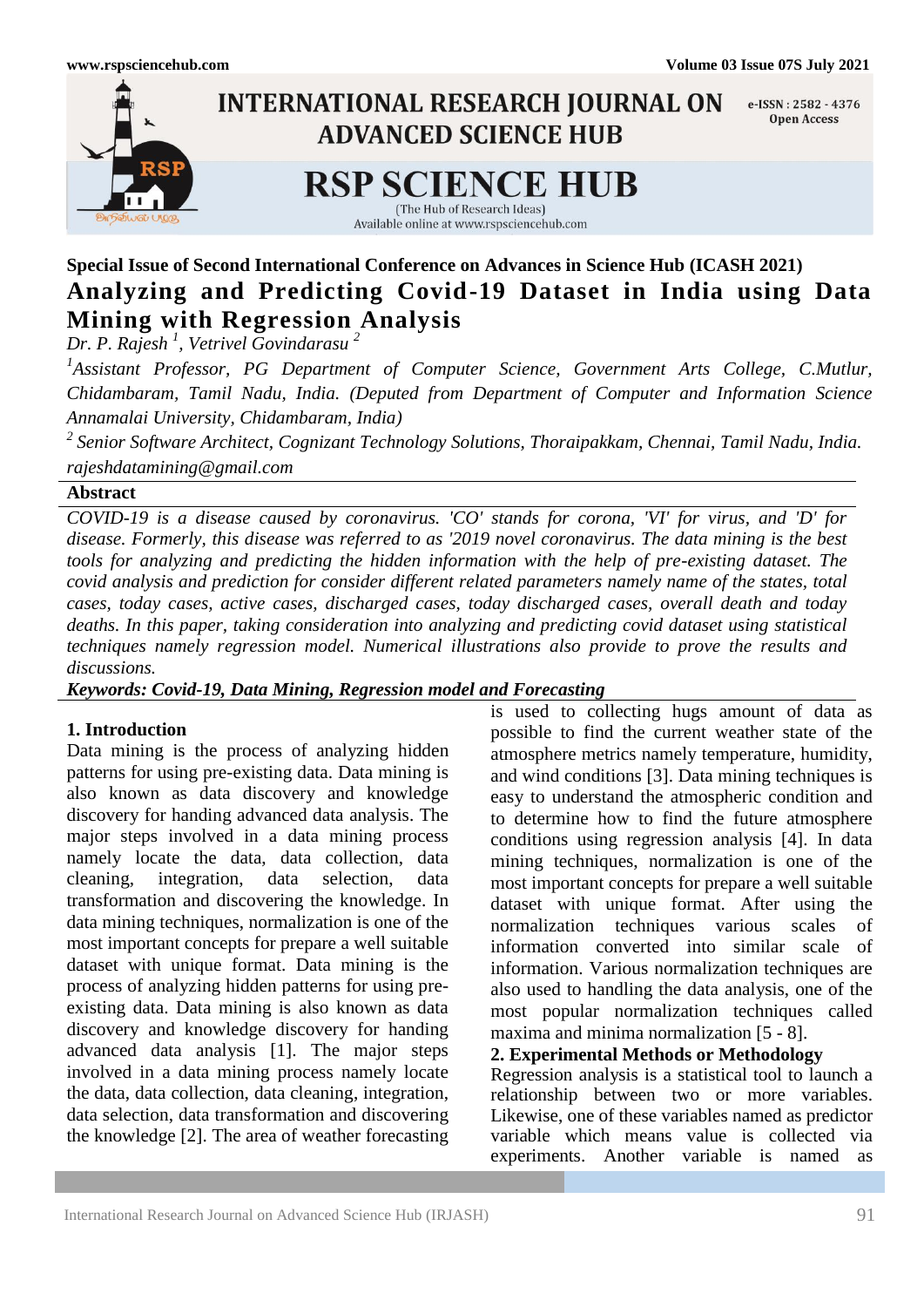response variable which means derived from the predictor. The general mathematical equation for a linear regression is,

Where y is the response variable, x is the predictor variable and a, b are constants which are called the coefficients.

| Table.1. Covid-19 overall dataset in India with different cases |  |  |
|-----------------------------------------------------------------|--|--|
|-----------------------------------------------------------------|--|--|

 $y = a_x + b$  (1)

| <b>States</b>     | <b>Total</b> | 25.6.2021      | <b>Active</b> | <b>Discharged</b> | 25.6.2021         | <b>Deaths</b>  | 25.6.2021        |
|-------------------|--------------|----------------|---------------|-------------------|-------------------|----------------|------------------|
|                   | <b>Cases</b> | <b>Cases</b>   | <b>Cases</b>  |                   | <b>Discharged</b> |                | <b>Deaths</b>    |
| Maharashtra       | 6007431      | 9844           | 124911        | 5762661           | 9371              | 119859         | 556              |
| Kerala            | 2854325      | 12078          | 100308        | 2741436           | 11469             | 12581          | 136              |
| Karnataka         | 2823444      | 3979           | 110546        | 2678473           | 9768              | 34425          | 138              |
| Tamil Nadu        | 2449577      | 6162           | 49845         | 2367831           | 9046              | 31901          | 155              |
| Andhra_Pradesh    | 1867017      | 4981           | 49683         | 1804844           | 6464              | 12490          | 38               |
| Uttar_Pradesh     | 1705014      | 224            | 3552          | 1679096           | 308               | 22366          | 30               |
| West_Bengal       | 1489286      | 1923           | 22308         | 1449462           | 1952              | 17516          | 41               |
| Delhi             | 1433475      | 109            | 1767          | 1406760           | 131               | 24948          | 8                |
| Chhattisgarh      | 992391       | 317            | 7314          | 971662            | 605               | 13415          | 8                |
| Rajasthan         | 951695       | 147            | 2019          | 940771            | 306               | 8905           | $\overline{0}$   |
| Odisha            | 890596       | 3650           | 30337         | 856498            | 3486              | 3761           | 44               |
| Gujarat           | 822887       | 129            | 4427          | 808418            | 507               | 10042          | $\overline{2}$   |
| Madhya_Pradesh    | 789561       | 62             | 1280          | 779432            | 255               | 8849           | 22               |
| Haryana           | 768002       | 102            | 1990          | 756679            | 253               | 9333           | 19               |
| <b>Bihar</b>      | 720717       | 212            | 2558          | 708586            | 355               | 9573           | $\overline{4}$   |
| Telengana         | 617776       | 1088           | 16030         | 598139            | 1511              | 3607           | 9                |
| Punjab            | 593941       | 369            | 5274          | 572723            | 715               | 15944          | 21               |
| Assam             | 493688       | 2781           | 31014         | 458330            | 3604              | 4344           | 34               |
| Jharkhand         | 345028       | 114            | 1224          | 338698            | 252               | 5106           | $\overline{2}$   |
| Uttarakhand       | 339245       | 118            | 2739          | 329432            | 250               | 7074           | 6                |
| Jammu_Kashmir     | 313476       | 448            | 6537          | 302655            | 682               | 4284           | 11               |
| Himachal_Pradesh  | 201210       | 161            | 2123          | 195624            | 323               | 3463           | $\mathbf{2}$     |
| Goa               | 165426       | 229            | 2727          | 159677            | 258               | 3022           | 9                |
| Puducherry        | 115925       | 298            | 3077          | 111114            | 276               | 1734           | $\overline{3}$   |
| Manipur           | 66171        | 549            | 9174          | 55912             | 655               | 1085           | 11               |
| Tripura           | 63868        | 369            | 3828          | 59378             | 400               | 662            | $\overline{2}$   |
| Chandigarh        | 61542        | 22             | 247           | 60488             | 42                | 807            | $\theta$         |
| Meghalaya         | 46878        | 420            | 4424          | 41647             | 298               | 807            | 10               |
| Arunachal_Pradesh | 34214        | 298            | 2565          | 31487             | 298               | 162            | $\overline{2}$   |
| Nagaland          | 24629        | 88             | 1509          | 22641             | 155               | 479            | $\overline{2}$   |
| Ladakh            | 19903        | 22             | 314           | 19387             | 46                | 202            | $\boldsymbol{0}$ |
| Sikkim            | 19681        | 92             | 2282          | 17101             | 198               | 298            | $\mathbf{2}$     |
| Mizoram           | 18859        | 235            | 4455          | 14316             | 220               | 88             | $\overline{2}$   |
| Daman Diu         | 10526        | $\mathfrak{Z}$ | 59            | 10463             | $\overline{4}$    | $\overline{4}$ | $\boldsymbol{0}$ |
| Lakshadweep       | 9601         | 42             | 322           | 9232              | 60                | 47             | $\boldsymbol{0}$ |
| Andaman_Nicobar   | 7440         | $\overline{2}$ | 99            | 7214              | $\overline{4}$    | 127            | $\boldsymbol{0}$ |

### **[www.rspsciencehub.com](http://www.rspsciencehub.com/) Volume 03 Issue 07S July 2021**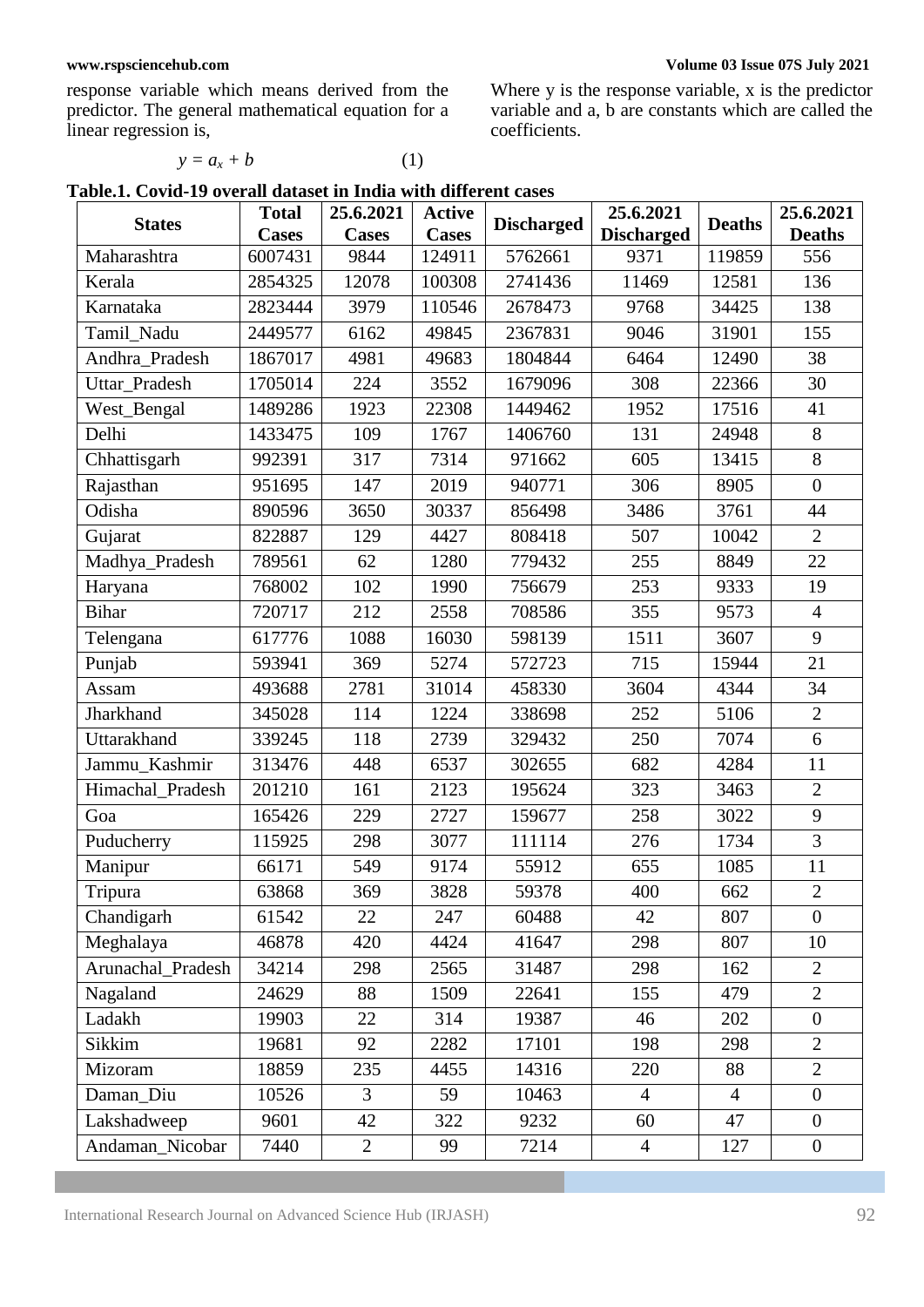| <b>Statistics</b> | <b>Total</b><br><b>Cases</b> | 25.6.2021<br><b>Cases</b> | <b>Active</b><br><b>Cases</b> | <b>Discharged</b> | 25.6.2021<br><b>Discharged</b> | <b>Deaths</b> | 25.6.2021<br><b>Deaths</b> |
|-------------------|------------------------------|---------------------------|-------------------------------|-------------------|--------------------------------|---------------|----------------------------|
| Mean              | 837067.91                    | 1435.19                   | 17024.11                      | 809118.58         | 1792.417                       | 10925         | 36.91                      |
| Median            | 419358                       | 232                       | 3314.5                        | 398514            | 307                            | 4314          | 8                          |
| <b>SD</b>         | 1197052.50                   | 2801.78                   | 31802.81                      | 1150068.83        | 3194.97                        | 20740         | 97.21                      |

**Table.2: Statistical observations in Covid-19 dataset in India**

# **Table.3. Regression model accuracy for training (80%) and testing (20%)**

| X                   | у                        | <b>Accuracy</b> |  |  |
|---------------------|--------------------------|-----------------|--|--|
| <b>Total cases</b>  | Today cases              | 0.7309          |  |  |
| <b>Total cases</b>  | Discharged               | 0.9999          |  |  |
| 25.06.2021<br>Cases | 25.06.2021<br>Discharged | 0.9342          |  |  |



**Chart.1. Regression model accuracy for total cases and today cases**



**Chart.2. Regression model accuracy for total cases and discharged cases** 



**Chart.3. Regression model accuracy for today cases and today discharged cases**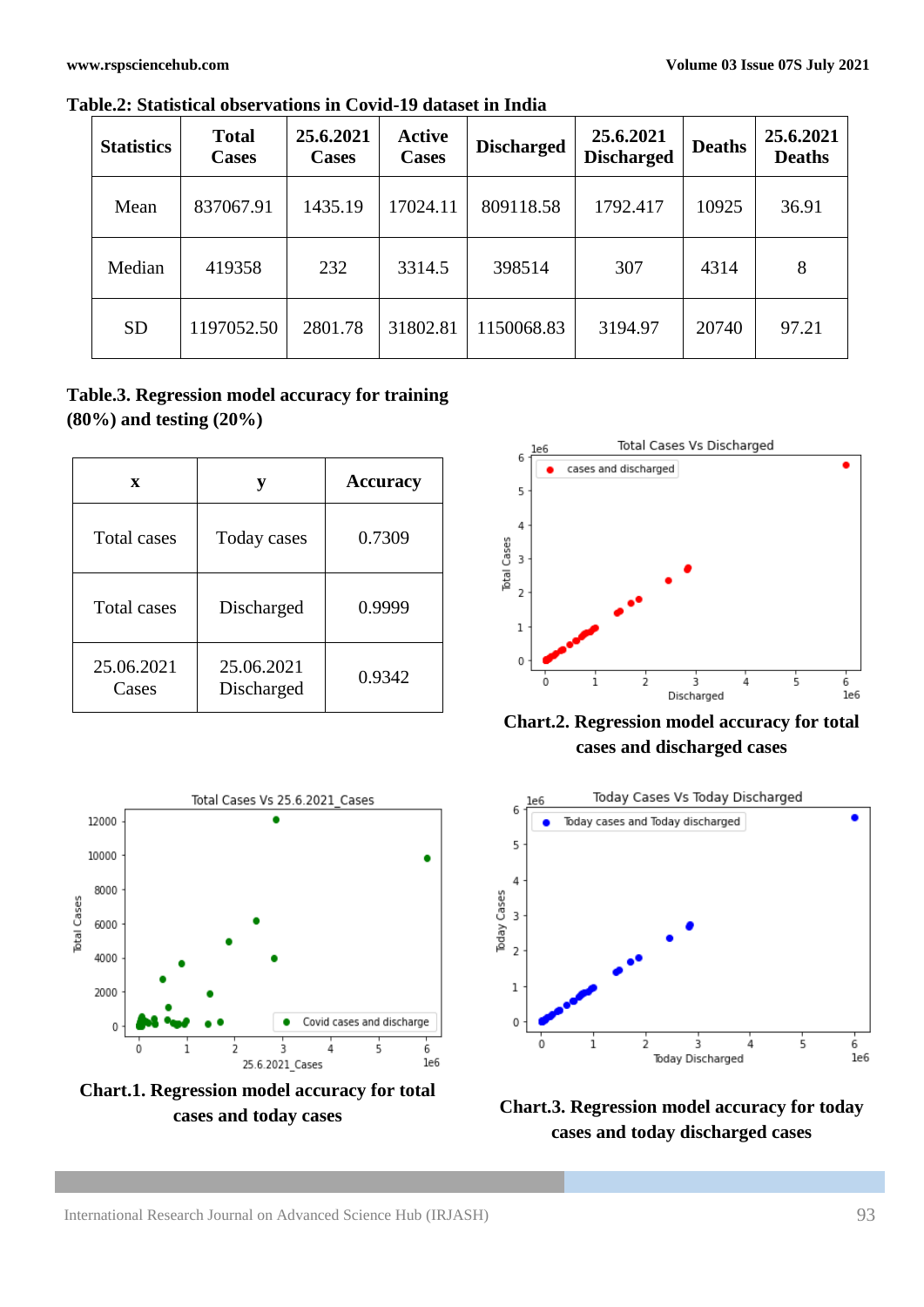

**Chart.4. Linear machining in total cases and discharged**







**Chart.6. Linearity missing and data mining approaches in total cases and total deaths**